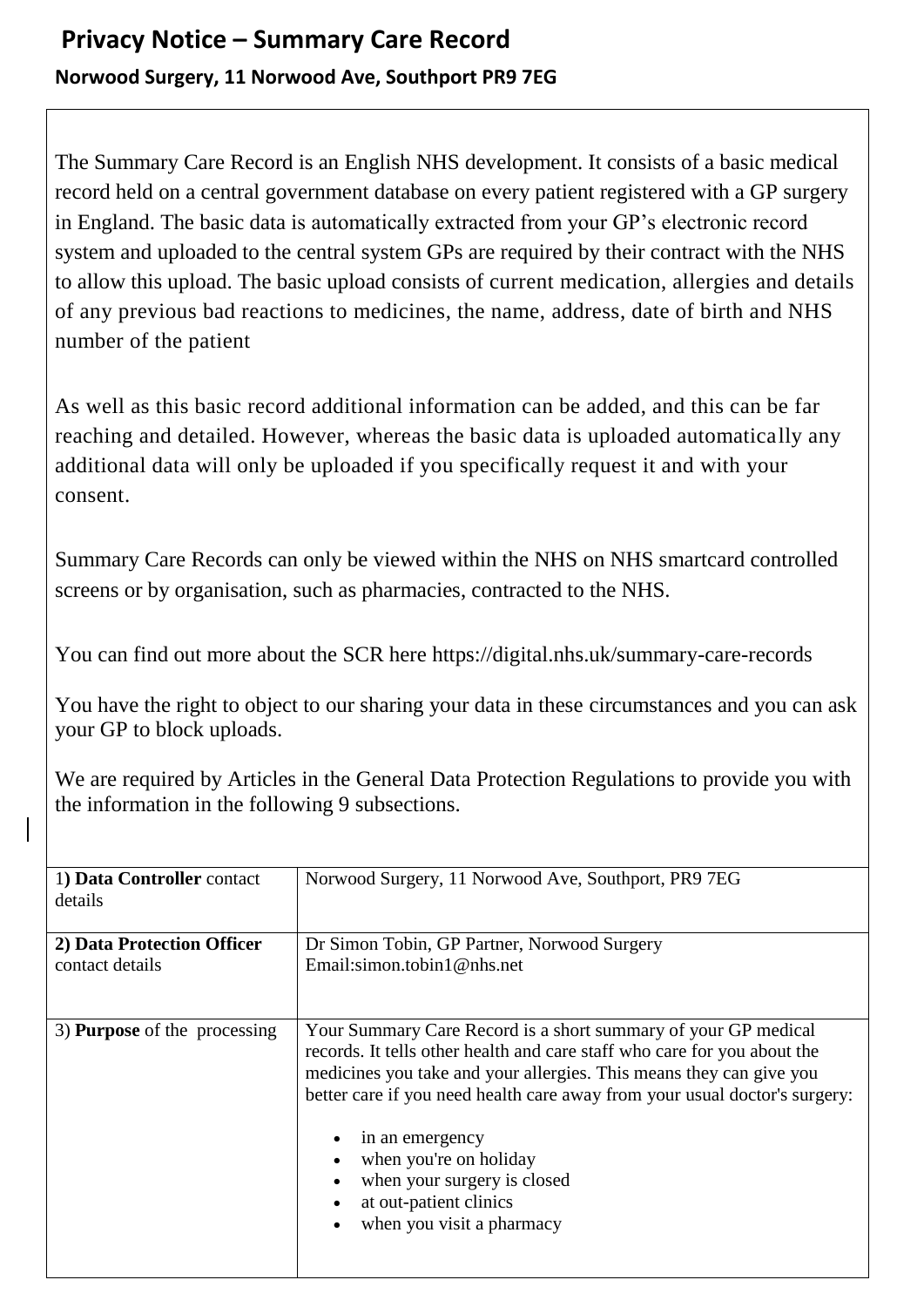## **Privacy Notice – Summary Care Record**

| 4) Lawful basis for           | The processing of personal data in the delivery of direct care and for         |
|-------------------------------|--------------------------------------------------------------------------------|
| processing                    | providers' administrative purposes in this surgery and in support of direct    |
|                               | care elsewhere is supported under the following Article 6 and 9 conditions     |
|                               | of the GDPR:                                                                   |
|                               |                                                                                |
|                               | Article $6(1)(e)$ ' necessary for the performance of a task carried            |
|                               |                                                                                |
|                               | out in the public interest or in the exercise of official authority'.          |
|                               | Article $9(2)(h)$ 'necessary for the purposes of preventative or               |
|                               | occupational medicine for the assessment of the working capacity               |
|                               | of the employee, medical diagnosis, the provision of health or                 |
|                               | social care or treatment or the management of health or social                 |
|                               | care systems and services"                                                     |
|                               |                                                                                |
|                               | We will also recognise your rights established under UK case law               |
|                               | collectively known as the "Common Law Duty of Confidentiality"*                |
| 5) Recipient or categories of | The data will be shared with Health and care professionals and support         |
| recipients of the processed   | staff in this surgery and at hospitals, diagnostic and treatment centres who   |
|                               |                                                                                |
| data                          | contribute to your personal care. [if possible list actual named sites such    |
|                               | as local hospital $(x)$ name]                                                  |
| 6) Rights to object           | You have the right to object to some or all the information being              |
|                               | processed under Article 21. Please contact the Data Controller or the          |
|                               | practice. You should be aware that this is a right to raise an objection, that |
|                               | is not the same as having an absolute right to have your wishes granted in     |
|                               | every circumstance                                                             |
| 7) Right to access and        | You have the right to access the data that is being shared and have any        |
| correct                       | inaccuracies corrected. There is no right to have accurate medical records     |
|                               | deleted except when ordered by a court of Law.                                 |
| 8) Retention period           | The data will be retained in line with the law and national guidance.          |
|                               | https://digital.nhs.uk/article/1202/Records-Management-Code-of-Practice-for-   |
|                               | Health-and-Social-Care-2016                                                    |
|                               | or speak to the practice.                                                      |
|                               |                                                                                |
| 9) Right to Complain.         | You have the right to complain to the Information Commissioner's               |
|                               | Office, you can use this link https://ico.org.uk/global/contact-us/            |
|                               |                                                                                |
|                               | or calling their helpline Tel: 0303 123 1113 (local rate) or 01625 545 745     |
|                               | (national rate)                                                                |
|                               |                                                                                |
|                               | There are National Offices for Scotland, Northern Ireland and Wales, (see      |
|                               | ICO website)                                                                   |
|                               |                                                                                |

\* "Common Law Duty of Confidentiality", common law is not written out in one document like an Act of Parliament. It is a form of law based on previous court cases decided by judges; hence, it is also referred to as 'judge-made' or case law. The law is applied by reference to those previous cases, so common law is also said to be based on precedent.

The general position is that if information is given in circumstances where it is expected that a duty of confidence applies, that information cannot normally be disclosed without the information provider's consent.

In practice, this means that all patient information, whether held on paper, computer, visually or audio recorded, or held in the memory of the professional, must not normally be disclosed without the consent of the patient. It is irrelevant how old the patient is or what the state of their mental health is; the duty still applies.